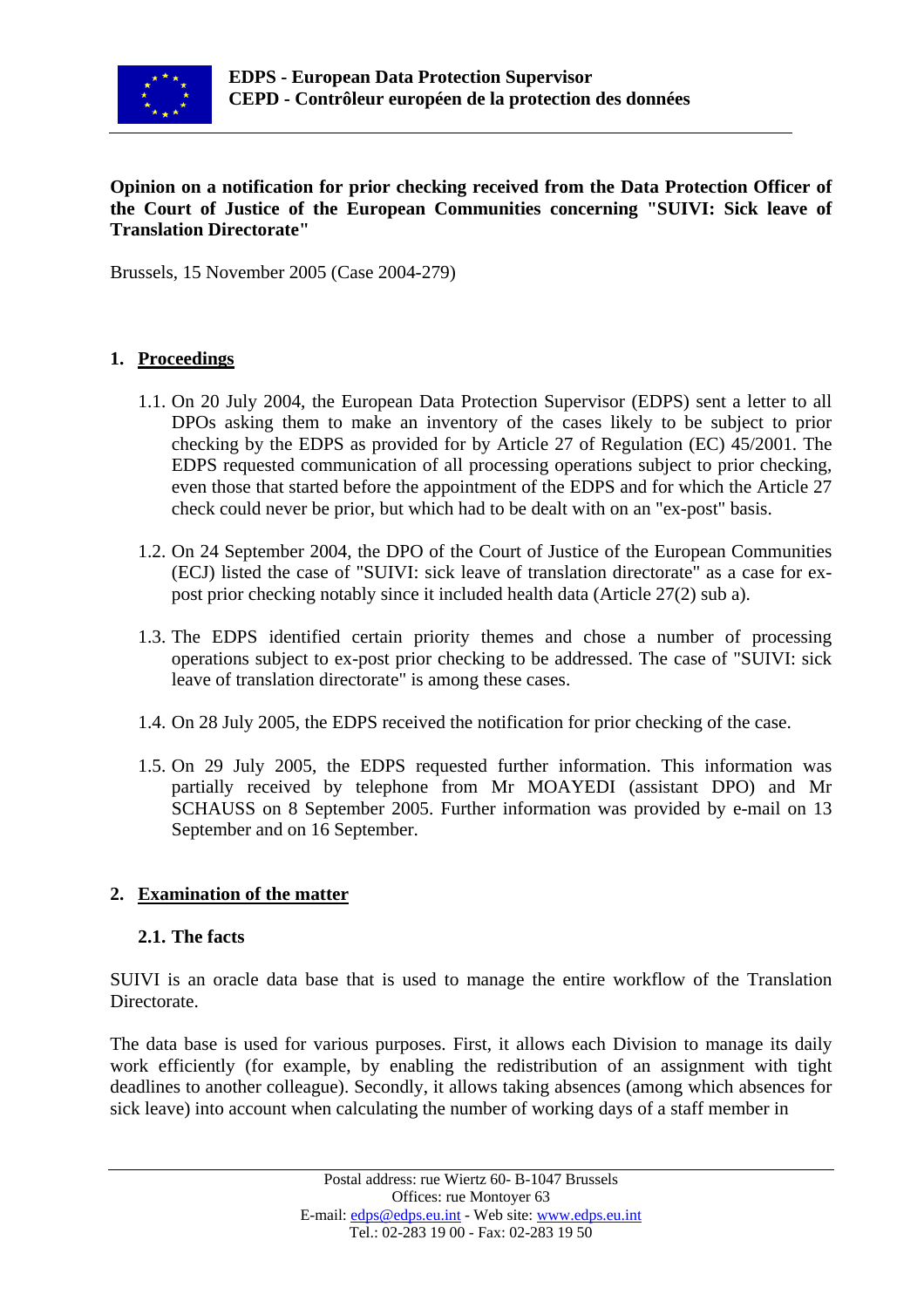order to assess his/her work (in a notation or promotion exercise). Finally, it allows general statistics for the purposes of sound management. No direct statistics on sick leave are generated, but statistics on the number of translated/revised pages include the number of working days, which take absences in general into account.

Data relating to sick leave are introduced into the SUIVI data base. With the help of a model memorandum (feuille rose), each Division of the Translation Directorate informs the nurse of the institution of a colleague's absence due to sick leave. All "Absences for illness" memoranda first go through the Translation Director's secretariat in order to insert into SUIVI the starting date of absence. When a colleague returns from sick leave his/her Division informs the nurse of the institution of the return date with the help of another model "back in office" memorandum (feuille verte). All "back in office" memoranda go through the Translation Directorate secretariat in order to insert into SUIVI the return date of the colleague. SUIVI then automatically calculates the number of days of absence.

The diagnosis of illness (medical certificate) is not known at the Translation Directorate and is never inserted into SUIVI. The Translation Directorate does not keep copies of the memoranda concerning absences, as they are sent immediately to the nurse of the institution and stored in the medical file of the person concerned.

The sick leave window in the SUIVI data base contains the following categories of data: year to which the absence relates, division concerned, initials, personal ID number, service entry data, service exit date, name of the person, starting date and ending date of absence, type of absence (in this case abbreviation MAL for sick leave), number of days of absence, working hours (part time or full time).

All absences of the Translation Directorate's staff are introduced into the SUIVI data base: Director, Deputy Directors, Heads of Division, Lawyer Linguists, Legal Revisers, Administrators, Management Assistants, Proofreaders and Secretaries.

Each member of staff can, on demand, access his/her personal information contained in the SUIVI database. If the person in question finds that (part of) the information is wrong, it can be corrected. For example, as concerns sick leave, this can be done on the basis of a corrected "Absences for illness" memorandum or "back in office" memorandum, a medical certificate or a confirmation from the nurse.

Access to SUIVI is limited only to staff working directly with the data base. A login and password are necessary to access the data base. It is forecast to give individual staff members access to his/her personal information contained in the SUIVI data base through the Intranet. Access will be protected through the use of a pass-word. The technical implications of such an access are currently being examined.

### **2.2. Legal aspects**

### **2.2.1. Prior checking**

SUIVI is a data base that allows managing of the entire workflow of the Translation Directorate. The data base constitutes a processing operation falling under the scope of Regulation (EC) No 45/2001 since it involves the collection, recording, consultation and organisation of personal data. Part of the procedure concerning sick leave is manual. However once data are introduced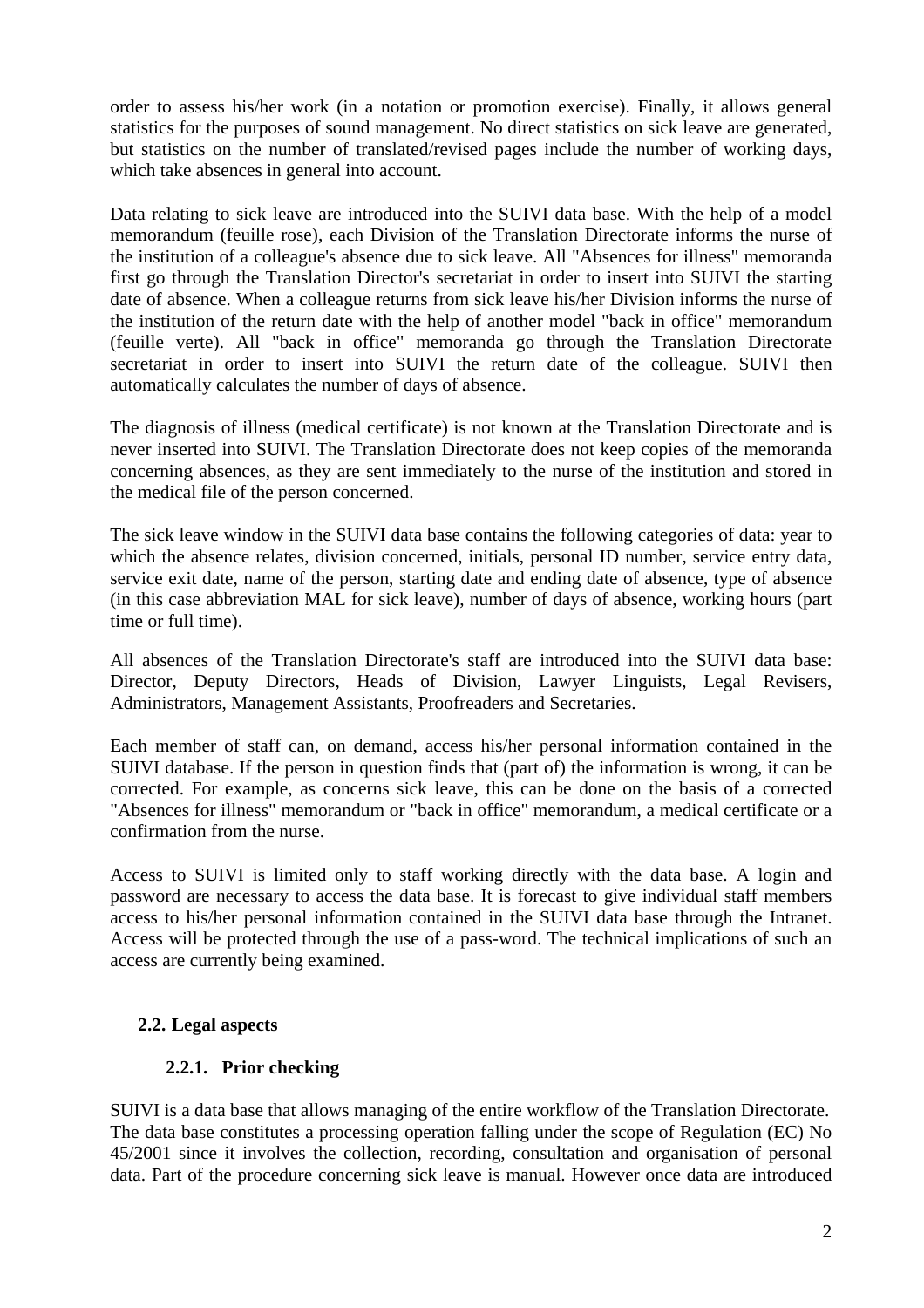into the data base, the processing is automated. The processing involves data relating to health and qualified as a "special" category of data, subject to the provisions of Article 10 (see below 2.2.3).

Article 27 (1) of Regulation (EC) 45/2001 subjects to prior checking by the EDPS all "processing operations likely to present specific risks to the rights and freedoms of data subjects by virtue of their nature, their scope or their purposes". Article 27 (2) of the Regulation contains a list of processing operations that are likely to present such risks such as processing of data relating to health (Article 27 (2) sub a). The record of absences for sick leave gives some indication as to the state of health of the data subject and therefore falls under Article 27 (2) of the Regulation<sup>[1](#page-2-0)</sup>.

The "Sick leave" data base of the Court of Justice (all staff) has already been the object of a prior check by the EDPS (2004-0278). Although the data in that case and the data in this prior checking case are the same as concerns staff of the Translation Directorate, they are introduced separately in both systems and the specific purpose of the SUIVI data base differs from that of the processing submitted for prior check under case 2004-0278.

Furthermore, the use of the system largely contributes to the evaluation of the members of staff of the Translation Directorate: it enables the taking into account of absences, among which sick leave, when calculating the number of working days of a staff member in order to evaluate his/her work. Despite the fact that the processing is not in itself intended to evaluate personal aspects of the data subject such as his/her ability, efficiency or conduct it largely contributes to such a purpose, so that Article 27(2) sub b) of Regulation 45/2001 must also be taken into account.

Therefore, the presence of medical data (although already prior checked in case 2004-280) and the main purpose of the system which is designed to contribute to the evaluation of members of staff of the Translation Directorate, justify the need for a separate prior check.

Since prior checking is designed to address situations that are likely to present specific risks, the opinion of the EDPS should be given prior to the start of the processing operation. In this case however the processing operation has already been established. This is not a serious problem however as far as any recommendations made by the EDPS may still be adopted accordingly.

The notification of the DPO was received on 28 July 2005. A request for further information suspended the two months time frame within which the EDPS must render his opinion for 49 days. The present opinion must be delivered no later than 17 November 2005.

### **2.2.2. Legal basis for and lawfulness of the processing**

The data base is intended for the organisation of daily work in each Division (redistribution of work in case of absence of a staff member) and for the needs of sound management. In this respect it is used notably when calculating the number of working days of a staff member in order to assess his/her works.

Apart from the obligation of sound financial management (Article 274 TEU), which implies efficient organisation of the work within the institution, the processing of the data in the data base can also be justified by Article 43 of the Staff Regulations according to which "The ability,

<span id="page-2-0"></span> $\overline{a}$ <sup>1</sup> The actual content of the medical file as such has been the object of a separate prior check (2004-0280).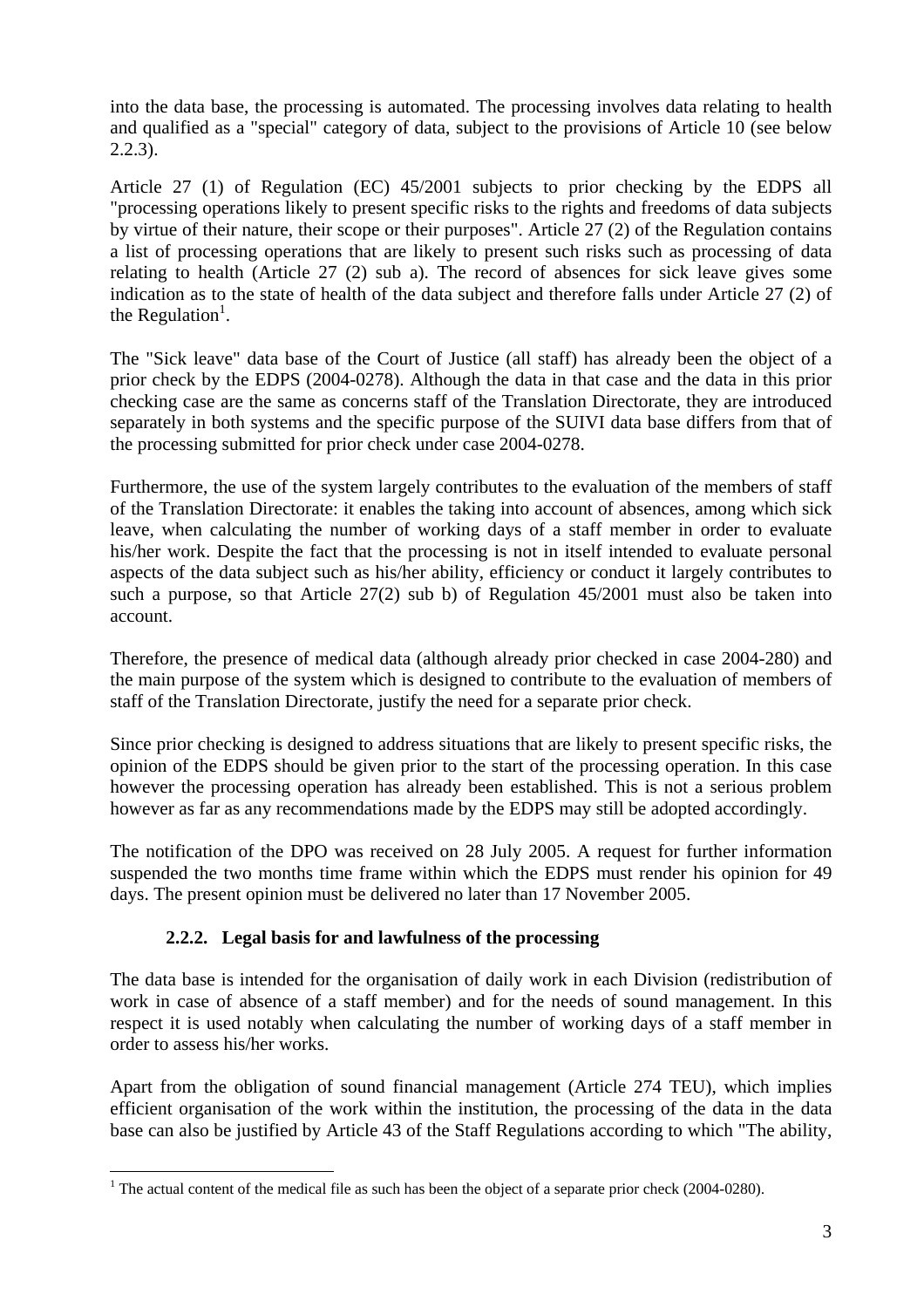efficiency and conduct in the service of each official shall be the subject of a periodical report made at least once every two years as provided for by each institution in accordance with Article  $110^{11}$ .

Analysis of the legal basis and analysis of the lawfulness of the processing go together. Article 5, point (a), of Regulation (EC) 45/2001 stipulates that personal data may be processed only if the "*processing is necessary for the performance of a task carried out in the public interest on the basis of the Treaties establishing the European Communities... or in the legitimate exercise of official authority vested in the Community institution*". The recitals to the Regulation further specify that "processing of data for the performance of tasks carried out in the public interest of the Community institutions and bodies includes the processing of personal data necessary for the management and functioning of those institutions and bodies". The legal basis as provided for by the Staff Regulation support the lawfulness of the processing in accordance with Article 5 of Regulation (EC) 45/2001.

### **2.2.3. Processing of special categories of data**

Processing of personal data revealing racial or ethnic origin, political opinions, religious or philosophical beliefs, trade-union membership, and data concerning health or sex life is prohibited unless grounds can be found in Article 10(2) and/or 10(3).

Even though we are not dealing with medical data in the strict sense, the processing does involve data relating to health of the data subject to the effect that the data reveal information concerning the health status of the person (absence for sick leave). Grounds must therefore be found in Article 10(2) in order to justify the processing of the data.

Article 10(2) sub b provides that sensitive data may be processed if the processing is necessary for the purposes of complying with the specific rights and obligations of the controller in the field of employment law insofar as authorised by the Treaties establishing the Communities or other legal acts adopted on the basis thereof.

The Translation Directorate has justified the inclusion of information as to the nature of the absence (sick leave, for example) on the grounds that this information must be taken into account for the purposes of the notation exercise. To this effect, the notation guide joined to the decision of the ECJ of 18 October 2000 adopting the implementing rules as concerns notation of personnel, provides that if a person's deficient state of health, duly verified by the medical service, implies a decrease of performance during the person's presence at the office, the appraisal of the person must be based on the effective capacity of work of the person.

The Directorate has also justified the inclusion of this element in the data base on the grounds that, in a notation exercise or in view of promotion, it enables the persons involved in this exercise to have a more precise picture of the personal circumstances of data subjects and to take this into account when evaluating them or establishing proposals for promotion (e-mail of DPO of 13 September 2005).

Both justifications for the inclusion of such data in the data base are favourable to the data subject and are justified on the grounds of Article 10(2) sub b. However, the EDPS would like

<span id="page-3-0"></span><sup>&</sup>lt;sup>1</sup> As concerns other staff, the conditions of employment of other officials of the European Communities provide that "The provisions of Article 43 of the Staff Regulations, concerning reports, shall apply by analogy" (Article 15.2).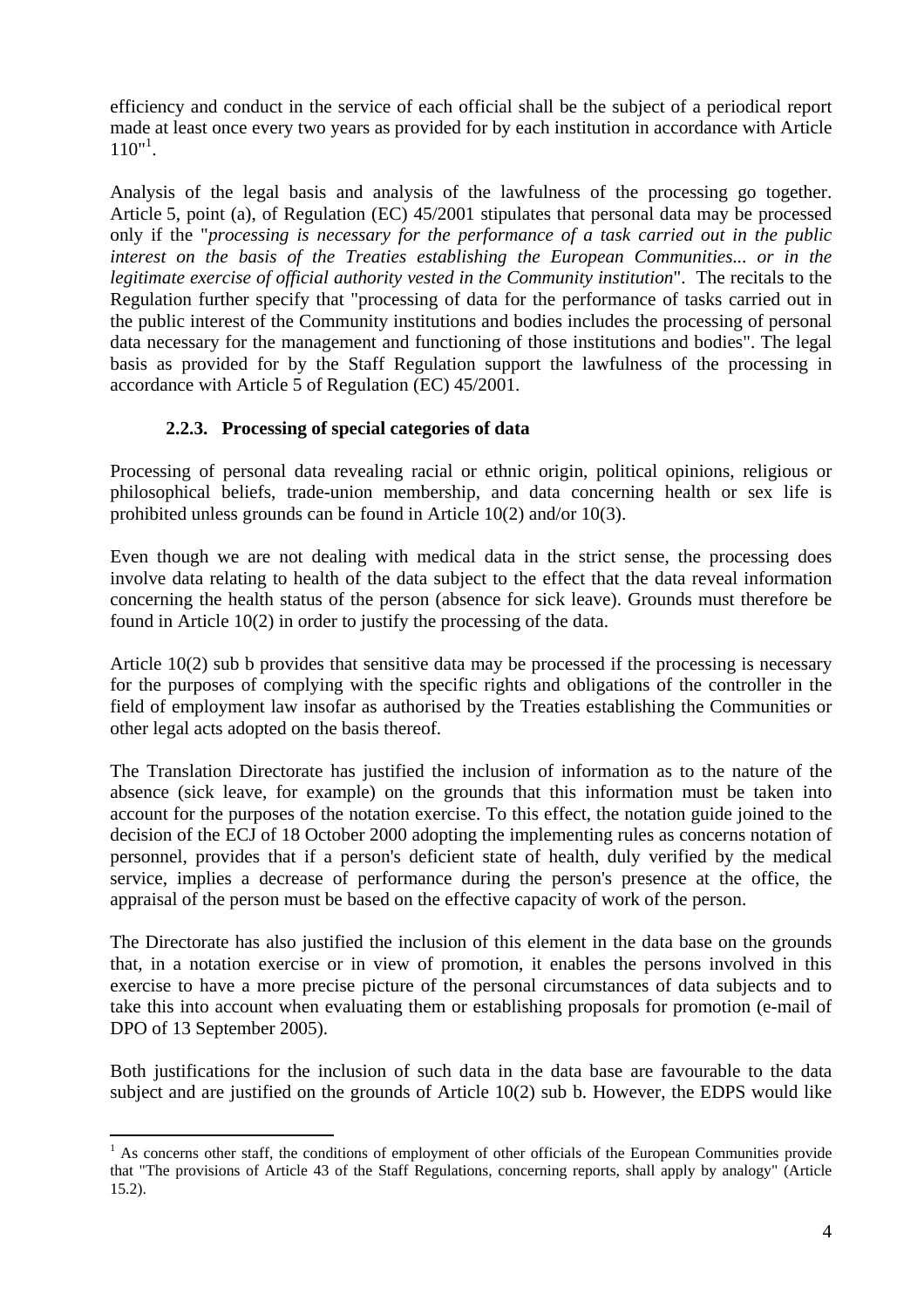to underline the need for specific guarantees so as to ensure that this information is not held against the data subject. For example, the information provided to the data subject should clearly inform him/her of the presence of these data and the purposes for which they may be used. It must be ensured that the persons having access to the data do not use it for any other purposes than those for which it is intended.

# **2.2.4. Data Quality**

According to Article 4(1) sub c, data must be adequate, relevant and not excessive in relation to the purposes for which they are collected and/or further processed. As previously mentioned, the purposes behind the processing of data in the SUIVI data base is to allow each Division to manage its daily work efficiently, to take absences (among which absences for sick leave) into account when calculating the number of working days of a staff member in order to assess his/her work and to establish general statistics for the purposes of sound management. The above mentioned provision in the implementing provisions justifies the mention of the nature of the absence (see 2.2.3).

The data must be "accurate and where necessary kept up to date" (Article 4(1) sub d). To this effect, every reasonable step must be taken to ensure that data which are inaccurate or incomplete are erased or rectified. For example, seeing that the same data are present in the general sick leave system and the SUIVI system of the Translation Directorate, it must be ensured that information contained in both systems is consistent.

The possibility for the data subject to request access to his/her data (see below 2.2.7), contributes to guaranteeing the exactitude of the data.

### **2.2.5. Conservation of data**

Article 4(1) sub e) of Regulation 45/2001 provides that personal data may be kept in a form which permits identification of data subjects for not longer than is necessary for the purposes for which the data are collected and/or further processed. The data may be kept for longer periods for historical, statistical or scientific use, but either in an anonymous form or with the identity of the data subjects encrypted.

The notification received from the DPO provides that it is currently being examined how long the data should be stored in the SUIVI data base.

The EDPS would like to insist on the determination of a conservation period. This conservation period must be assessed on the basis of the purposes for which the data is collected and processed in the data base. Management of daily work implies that the data should not be stored for longer than the period of absence of the person at most, but the use of the data in the evaluation procedure (yearly notation reports for example) justifies the conservation of the data for the time necessary for the evaluation. The establishment of general statistics on the production of translated/revised pages should not imply that the data is kept in a form which permits identification of the data subject.

# **2.2.6. Unique identifier**

According to Article 10(6) of the Regulation, the EDPS shall determine the conditions under which a personal number or other identifier of general application may be processed by a Community institution or body.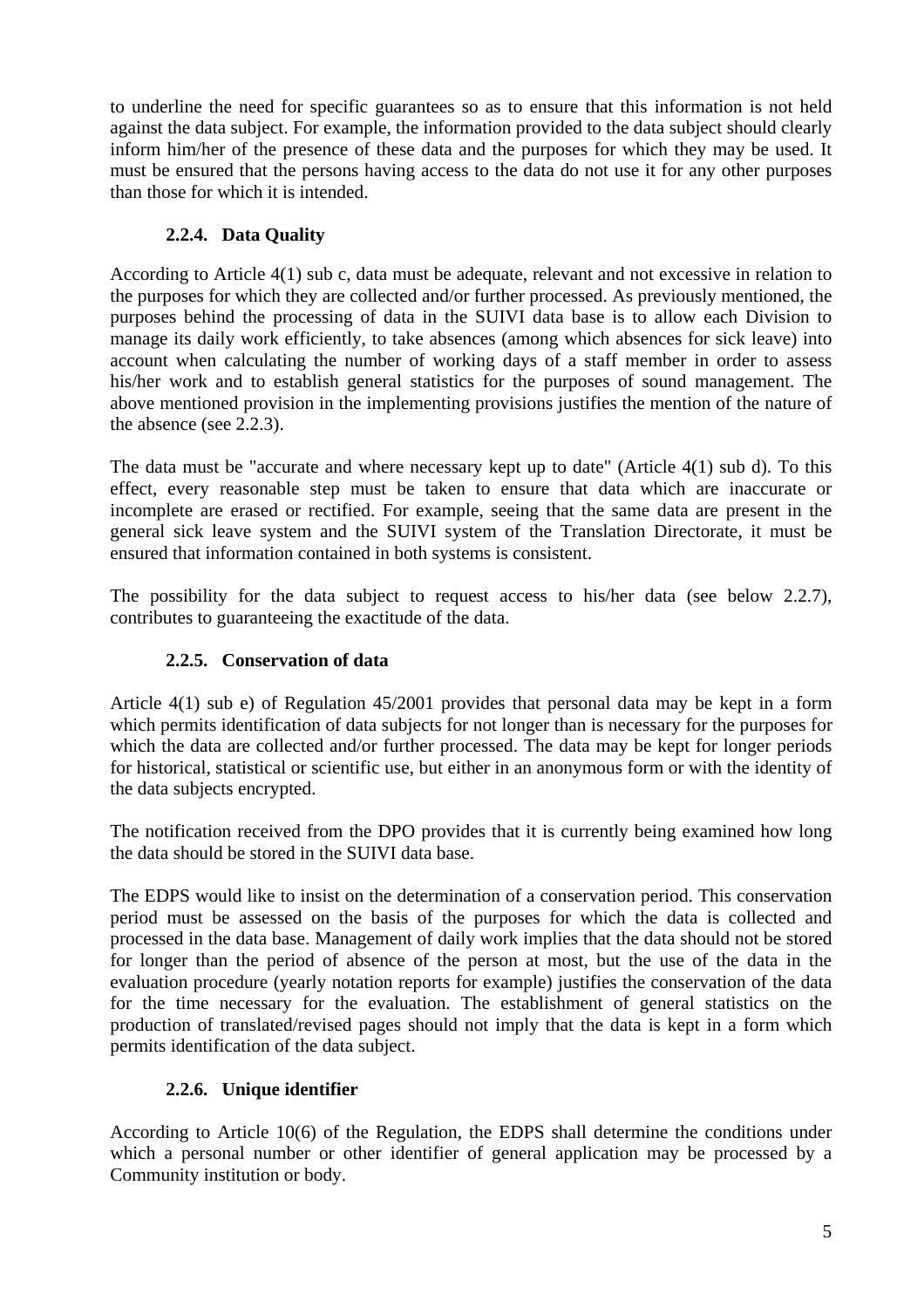The SUIVI data base includes the personal identification number. However, since the unique identification number is used solely for administrative reasons it does not raise any specific risks justifying the adoption of particular guarantees in this case.

### **2.2.7. Right of access and rectification**

According to Article 13 of the Regulation, the data subject shall notably have the right to obtain without constraint from the controller, communication in an intelligible form of the data undergoing the processing and any available information as to their source. He/she shall also have the right to obtain from the controller, the rectifications of inaccurate or incomplete data (Article 14).

Each member of staff can, on demand, access his/her personal information on sick leave contained in the SUIVI database. If the person in question finds that (part of) the information on sick leave is wrong, it can be corrected. This can be done on the basis of a corrected "Absences for illness" memorandum or "back in office" memorandum, a medical certificate or a confirmation from the nurse.

It is forecast to give individual staff members access to his/her personal information on sick leave contained in the SUIVI data base through the Intranet. This direct access can only be encouraged since it will facilitate the exercise of the rights mentioned in Articles 13 and 14 of the Regulation.

# **2.2.8. Information to the data subject**

Articles 11 and 12 provide for information to be given to data subjects in order to ensure the transparency of the processing of personal data. Article 11 provides that when the data is obtained from the data subject, the information must be given at the time of collection. When the data have not been obtained from the data subject, the information must be given when the data are first recorded or disclosed, unless the data subject already has it (Article 12).

According to the information received, there is no specific procedure giving information to staff about the processing of their data in the SUIVI data base.

Since it is forecast to give individual staff members direct access to his/her personal information on sick leave in the SUIVI data base on the intranet, the EDPS recommends that the information provided for in Article 12 is given in the context of this direct access to the data base.

### **2.2.9. Security measures**

According to Articles 22 and 23 of Regulation 45/2001, the controller and the processor shall implement the appropriate technical and organisational measures to ensure a level of security appropriate to the risks represented by the processing and the nature of the personal data to be protected. These security measures must in particular prevent any unauthorized disclosure or access, accidental or unlawful destruction or accidental loss, or alteration, and to prevent all other forms of unlawful processing.

After careful analysis by the EDPS of the security measures adopted, the EDPS considers that these measures are adequate in the light of Article 22 of Regulation (EC) 45/2001.